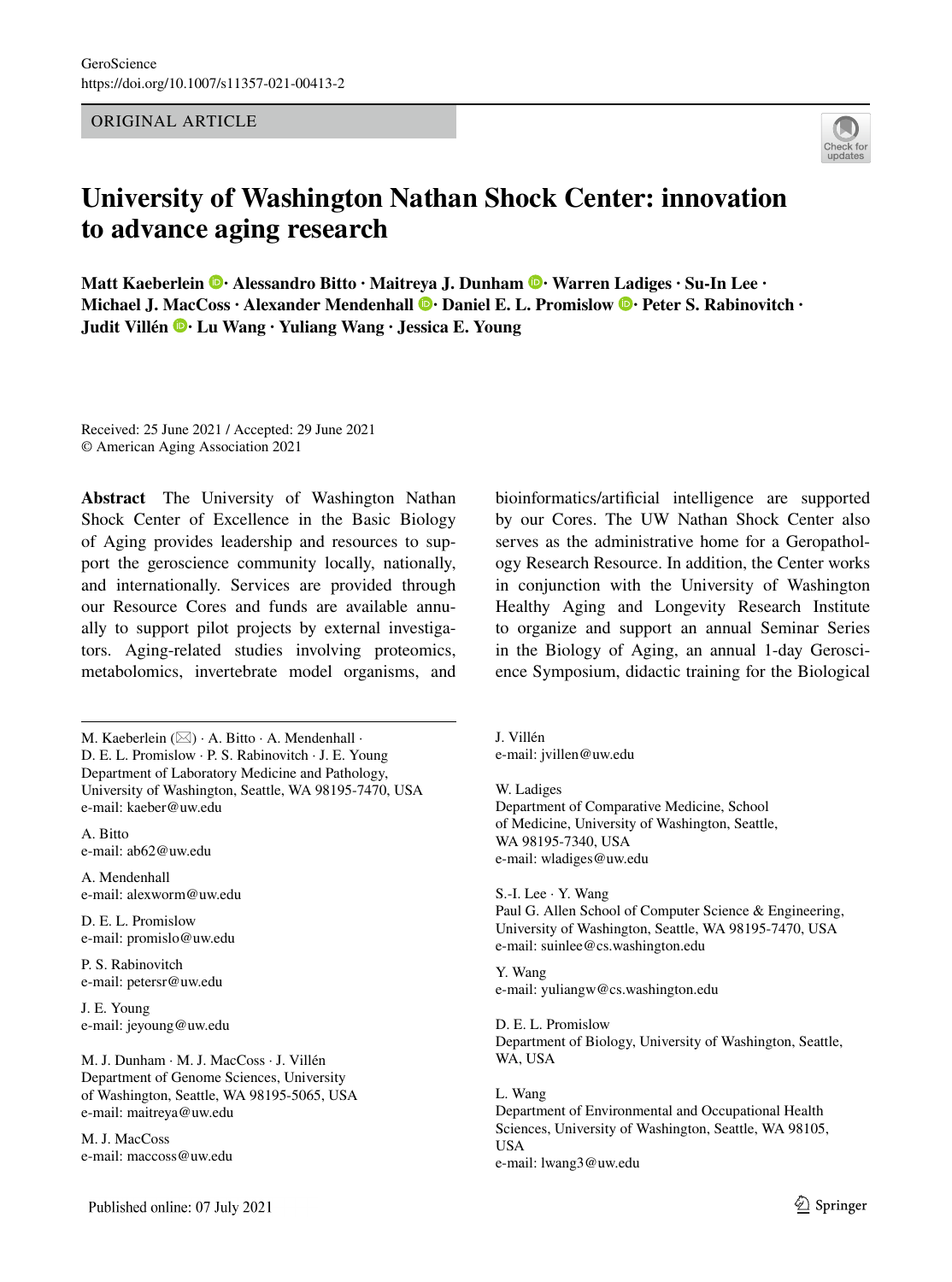Mechanisms of Healthy Aging Training Program, and other strategic initiatives. Our Center also supports the American Aging Association Annual Meeting, and we have recently partnered with the American Aging Association and the JAX Aging Center to create a set of video lectures on select topics in geroscience as part of the AGE Presents Video Lecture Series.

**Keywords** Aging · Systems biology · Yeast · Worms · Machine learning · Mass spectrometry · National Institute on Aging

### **Introduction**

The University of Washington Nathan Shock Center of Excellence in the Basic Biology of Aging (UW-NSC) has served the local, national, and international aging research community for more than two decades. Since its inception in 1995, the Center has focused on expanding access to new technologies and research areas, with a primary emphasis on supporting junior investigators or established investigators new to aging research. Early efforts focused on creating world-class programs for production of transgenic rodents and for analysis of genome-wide mRNA expression levels dedicated for aging-related studies. As these technologies became more widely available, the Center shifted its efforts toward developing new technologies and providing services for proteomic and metabolomic studies of aging along with building the bioinformatic expertise needed to rigorously analyze high-dimensional data sets.

The UW-NSC currently consists of six cores. The Program Enrichment and Administrative Core provides overall leadership, identifes and acts on strategic opportunities to positively impact the feld, and coordinates all center activities. The Research and Development Core oversees the solicitation, review, and administration of Pilot Project Awards. The four Resource Cores work interactively to support the geroscience community and enhance aging research in the areas of metabolomics, proteomics, invertebrate model organisms, and artifcial intelligence and bioinformatics. In addition to providing access to cutting-edge methodologies in aging research that are not widely available elsewhere, each of our Resource Cores has active technology development programs, often overlapping between two or more Cores. Creating and exporting these new tools to the scientifc community allows the UW-NSC to have an outsized impact that benefts the research of investigators around the world.

#### **Research cores**

Program enrichment and administrative core

Core leaders: Matt Kaeberlein (kaeber@uw.edu) and Peter Rabinovitch (petersr@uw.edu).

The UW-NSC Program Enrichment and Administrative Core provides efective leadership for all aspects of Center function. The Core Directors consult regularly with the Center Executive Committee to ensure that Center goals are being achieved. In addition to providing overall Center leadership and strategic planning, the Core has supported strategic initiatives to advance the feld of aging research.

One such initiative is the Geropathology Research Resource (GRR), which is led by Dr. Warren Ladiges. Geropathology is the study of aging and age-related diseases in the form of whole necropsies/autopsies, surgical biopsies, histology, and molecular biomarkers and has become recognized as a critical component of studies examining health during aging [\[1](#page-3-0)]. The GRR has held a series of Center-sponsored virtual workshops and will be participating in the 2021 American Aging Association annual meeting with a session devoted to geropathology.

The Core has also supported outreach and education by co-organizing a virtual 1-day Geroscience Symposium held on October 23, 2020, which was made freely available to the public and attended by more than 300 participants from 13 countries. The Center worked in conjunction with the Healthy Aging and Longevity Research Institute on this objective. The symposium was divided into three sessions: (I) organ aging and growth signaling, (II) neurodegeneration and metabolism, and (III) innovative approaches in geroscience and aging research. Nine speakers affiliated with the University of Washington and three invited guest speakers, predominantly trainees and junior faculty, presented their research. Proceedings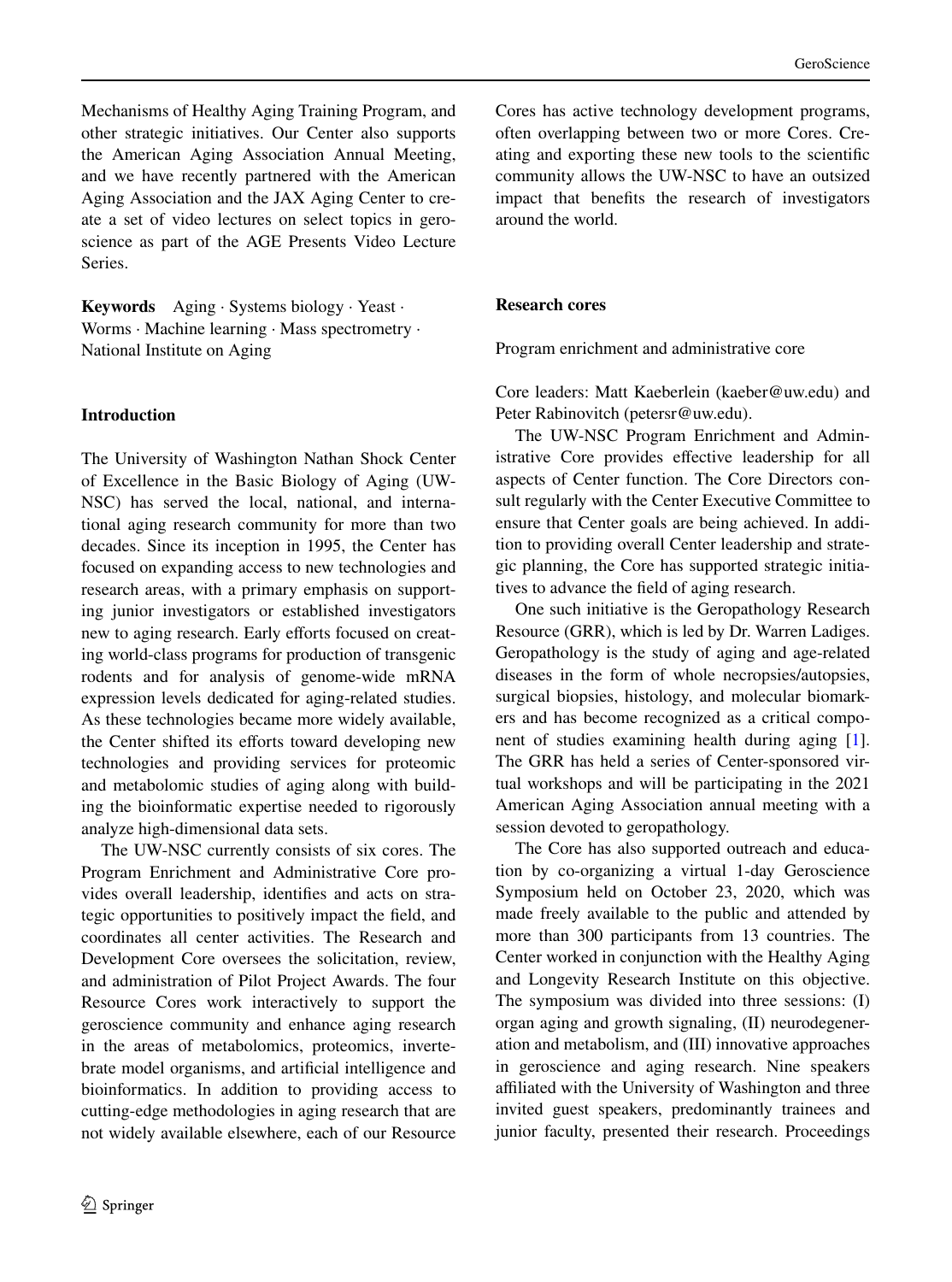from this symposium were collected into a series of articles published in *GeroScience* [[2\]](#page-3-1).

The Core has also supported the production of a series of didactic video lectures on foundational topics in aging research. The UW-NSC collaborated with the JAX Aging Center and the American Aging Association to commission a total of 10 lectures that were recorded by Zoom between Jan 1 and March 31, 2021. These lectures will be lightly edited and provided on the AGE YouTube channel under the AGE Presents brand.

### Research and development

Core leaders: Peter Rabinovitch (petersr@uw.edu) and Jessica Young (jeyoung@uw.edu).

The Research and Development Core facilitates the use of UW-NSC Cores by investigators worldwide in order to obtain data that will aid in new aging-relevant projects and career development. This is accomplished by granting competitive awards for pilot projects in the basic biology of aging. Support involves access to key resources provided by our Resource Cores. All pilot project recipients are required to consult with the UW-NSC Biostatistician, Dr. Lu Wang (Artifcial Intelligence and Biostatistics Core), prior to initiation of Core services in order to ensure rigorous and efficient experimental design. The great majority of awards are made to investigators from institutions outside of the UW, with a strong preference for junior investigators or investigators who are new to aging research.

## Protein phenotypes of aging

Core leaders: Mike MacCoss (maccoss@uw.edu) and Judit Villén (jvillen@uw.edu).

The Protein Phenotypes of Aging Core is designed to provide support to the aging research community by providing access to state-of-the-art proteomics technologies. The UW-NSC has been at the forefront of developing technologies to perform large-scale targeted proteomics assays that generate near complete data matrices, accurate quantitation, and high reproducibility—even across multiple laboratories. A new emphasis for this Core is the application of quantitative proteomic technologies aimed at identifying protein post-translational modifcations regulated during aging, particularly changes to the phosphoproteome [[3](#page-3-2)]. The primary goal of the Core is to apply these methods to studies of aging, to obtain accurate quantitative measurements of peptides from samples provided by its users, and to aid geroscience researchers in linking these high-dimensional data to biologically meaningful outcomes. In addition, the Core will continue to develop and apply new proteomic assays especially suited to aging. The Core works closely with, and shares some facilities with, the Metabolite Phenotypes of Aging Core, to apply common technological and software solutions to both proteomic and metabolomic studies. The Core also collaborates with the Artifcial Intelligence and Bioinformatics Core in applying multi-omic data analysis approaches to aging for Center users whose projects include multiple types of big data.

## Metabolite phenotypes of aging

Core leader: Daniel Promislow (promislo@uw.edu).

The Metabolite Phenotypes of Aging Core develops and implements state-of-the-art experimental and statistical methods to provide targeted and global metabolite phenotyping to the geroscience community. The Core performs metabolomic "discovery" assays to identify novel pathways and discover potential biomarkers of aging and has developed a low-cost profle for researchers interested in very large-scale studies with hundreds to thousands of samples. The Core has also developed a small targeted pathway focused on NAD-related metabolites and a steroid panel to facilitate studies of sex diferences in aging.

The Metabolite Phenotypes of Aging Core works closely with the Protein Phenotypes of Aging Core on method development in three realms, including novel Data Independent Acquisition (DIA) metabolomics, enhancing the Skyline/Chorus suite of tools [\[4](#page-3-3)] for metabolomics data, and developing a standalone statistical package to facilitate integrated proteomicmetabolomic multi-omic network analysis. The DIA method will enable the Core to incorporate new analytes into previous data sets without having to run all the previous samples. The Skyline/Chorus tools will provide powerful resources for data sharing and collaboration.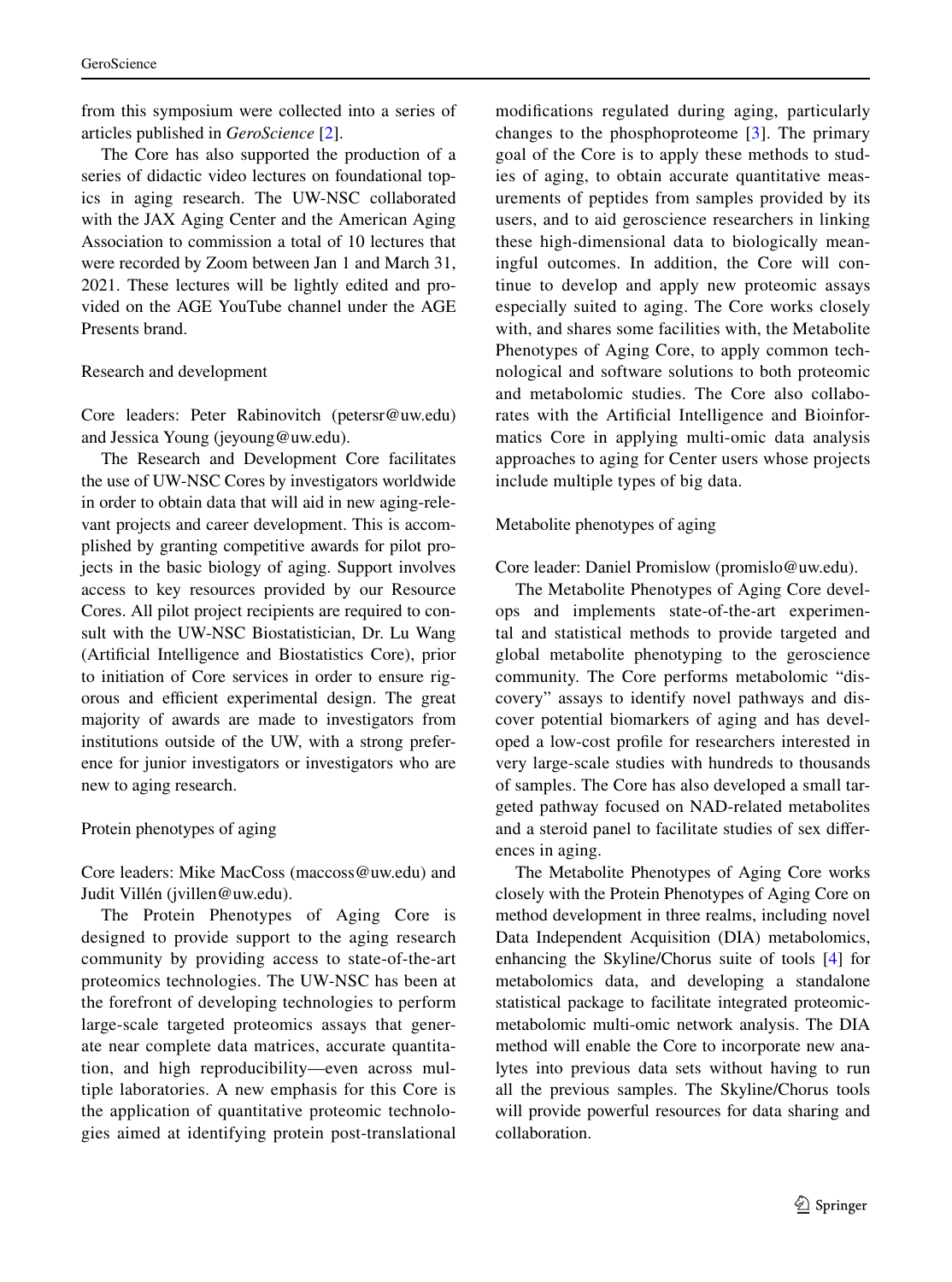The Metabolite Phenotypes of Aging Core also works closely with the Artifcial Intelligence and Bioinformatics Core to provide comprehensive statistical support, from experimental design to data analysis to manuscript preparation. The reports generated are rigorous, elegant, and easy to read and interpret, and have formed an integral part of manuscripts and grants developed using UW-NSC metabolomic data. The Core continues to develop novel statistical tools, including network models and metabolomic clock models that will be made available to Core users.

Invertebrate longevity and healthspan core

Core leaders: Matt Kaeberlein (kaeber@uw.edu), Maitreya Dunham (maitreya@uw.edu), and Alex Mendenhall (alexworm@uw.edu).

The Invertebrate Longevity and Healthspan Core assists investigators in quantifying a variety of longevity and healthspan measures in two of the major invertebrate model organisms: the budding yeast *Saccharomyces cerevisiae* and the nematode *Caenorhabditis elegans*. This is accomplished through direct collaboration, training and outreach, and the development and dissemination of new tools and technologies. Services provided include consultation on experimental design and appropriate genetic backgrounds for aging/healthspan studies, construction of new transgenic strains or reporters, lifespan analysis in both yeast and nematodes, and a panel of health metrics in both organisms. The data generated by this Core can often be correlated with high dimensional protein and metabolite phenotypes studied in the other UW-NSC Cores.

A major focus of this Core has been, and continues to be, the development of new technologies of broad utility for the aging research community. We have previously developed and disseminated powerful microfuidic systems for analysis of lifespan and detailed cell-biological changes with age in yeast [[5,](#page-3-4) [6\]](#page-4-0), a toolbox of fuorescent reporters for use in nematodes [[7\]](#page-4-1), and a robotic system for high-throughput nematode lifespan analysis (the WormBot) [\[8](#page-4-2)]. Current technologies in development include an improved chemostat-based system for purifcation of large populations of aged yeast mother cells and,

in collaboration with the Artifcial Intelligence and Bioinformatics Core, a neural network algorithm for detecting individual nematodes and quantifying their lifespan and health metrics in conjunction with the WormBot system.

Artifcial intelligence and bioinformatics core

Core leader: Su-In Lee (suinlee@cs.washington.edu).

The Artificial Intelligence and Bioinformatics Core offers integrated statistical and bioinformatics consulting for all Center-supported projects from experimental design through to publication. This ensures that our Center resources have the greatest opportunity to support highimpact studies in aging research and also meets an important goal of enhancing rigor and reproducibility in biomedical research. The Core also brings state-of-the-art computational approaches, particularly in the area of AI, to support Center users and maximize the impact of the other Resource Cores.

**Acknowledgements** The Center is supported by grant P30AG013280 from the National Institute on Aging.

## **References**

- <span id="page-3-0"></span>1. Snyder JM, Snider TA, Ciol MA, Wilkinson JE, Imai DM, Casey KM, et al. Validation of a geropathology grading system for aging mouse studies. Geroscience. 2019;41(4):455–65. [https://doi.org/10.1007/](https://doi.org/10.1007/s11357-019-00088-w) [s11357-019-00088-w.](https://doi.org/10.1007/s11357-019-00088-w)
- <span id="page-3-1"></span>2. Lee MB, Bitto A, Kaeberlein M. Proceedings from the annual University of Washington geroscience symposium, October 23, 2020. Geroscience. 2021. [https://doi.](https://doi.org/10.1007/s11357-021-00346-w) [org/10.1007/s11357-021-00346-w.](https://doi.org/10.1007/s11357-021-00346-w)
- <span id="page-3-2"></span>3. Leutert M, Rodriguez-Mias RA, Fukuda NK, Villen J. R2–P2 rapid-robotic phosphoproteomics enables multidimensional cell signaling studies. Mol Syst Biol. 2019;15(12):e9021. [https://doi.org/10.15252/msb.20199](https://doi.org/10.15252/msb.20199021) [021.](https://doi.org/10.15252/msb.20199021)
- <span id="page-3-3"></span>4. MacLean B, Tomazela DM, Shulman N, Chambers M, Finney GL, Frewen B, et al. Skyline: an open source document editor for creating and analyzing targeted proteomics experiments. Bioinformatics. 2010;26(7):966– 8. [https://doi.org/10.1093/bioinformatics/btq054.](https://doi.org/10.1093/bioinformatics/btq054)
- <span id="page-3-4"></span>5. Chen KL, Crane MM, Kaeberlein M. Microfuidic technologies for yeast replicative lifespan studies. Mech Ageing Dev. 2017;161((Pt B)):262–9. [https://doi.org/10.](https://doi.org/10.1016/j.mad.2016.03.009) [1016/j.mad.2016.03.009.](https://doi.org/10.1016/j.mad.2016.03.009)